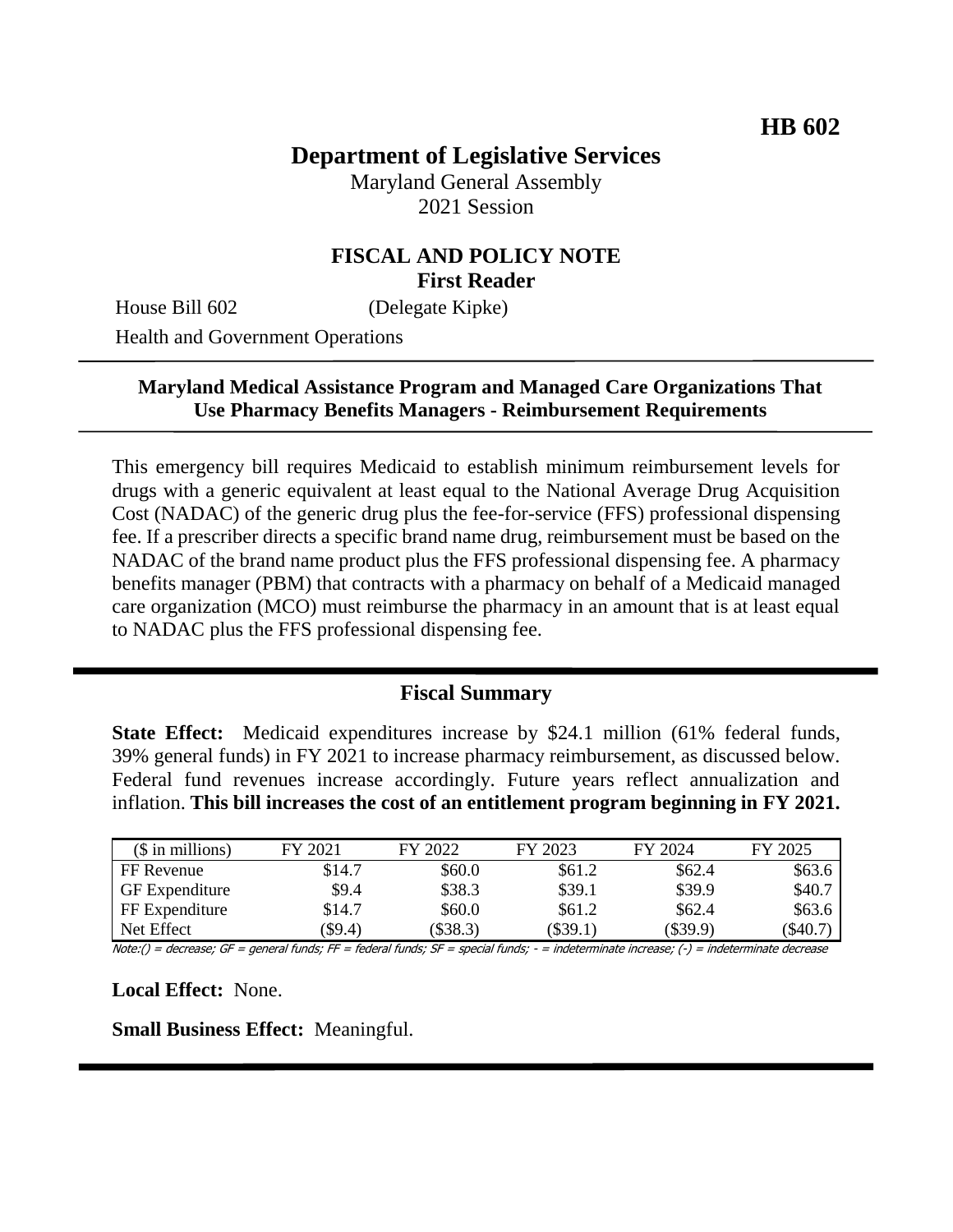### **Analysis**

**Current Law:** Medicaid must establish maximum reimbursement levels for the drug products for which there is a generic equivalent based on the cost of the generic product. If the prescriber directs a brand name drug, the reimbursement level must be based on the cost of the brand name product.

Chapter 534 of 2019, among other things, required Medicaid to contract with an independent auditor for an audit of PBMs that contract with Medicaid MCOs and provide the results to the General Assembly.

Outpatient pharmacy coverage is an optional benefit under Medicaid. Reimbursement for prescription drugs varies between FFS Medicaid (which covers about 15% of Medicaid enrollees) and HealthChoice (under which Medicaid MCOs cover about 85% of Medicaid enrollees).

In FFS, Medicaid reimburses pharmacies based on a two-part formula consisting of the ingredient cost of the drug and the professional dispensing fee. Effective April 2017, Maryland adopted the NADAC methodology to calculate the ingredient cost of the drug. This methodology estimates the national average drug invoice price paid by independent and retail chain pharmacies. For any drug not included in NADAC, the State uses its own State actual acquisition cost (SAAC) as a secondary benchmark. Thus, for FFS pharmacy expenditures, Medicaid reimburses pharmacies as follows:

- the ingredient cost of the drug based on NADAC or a provider's usual and customary charges, whichever is lower; if there is no NADAC, the lowest of the wholesale acquisition cost, the federal upper limit, SAAC, or a provider's usual and customary charges; and
- a professional dispensing fee of \$10.49 for brand name and generic drugs or \$11.49 for drugs dispensed to nursing home patients.

In HealthChoice, all nine Medicaid MCOs use a PBM. PBM reimbursement amounts are proprietary and confidential. However, narrative in the 2018 *Joint Chairmen's Report* requested that the Maryland Department of Health (MDH) report on various aspects of pharmacy reimbursement. MDH's [response](https://mmcp.health.maryland.gov/Documents/JCRs/2018/pharmacyPBMJCRfinal12-1.pdf) summarized MCO PBM costs for a sample of drugs according to a low, high, and average rate across all MCOs.

HB 602/ Page 2 The report noted that the FFS average ingredient cost per unit was lower than the MCO average ingredient cost per unit for 37 of the drugs analyzed. However, the professional dispensing fees paid by MCOs were much lower than those paid under FFS. Of the drugs sampled, only 3 had higher MCO dispensing fees than the FFS rate, and the average dispensing fee paid by MCOs across the sample was only \$2.63.